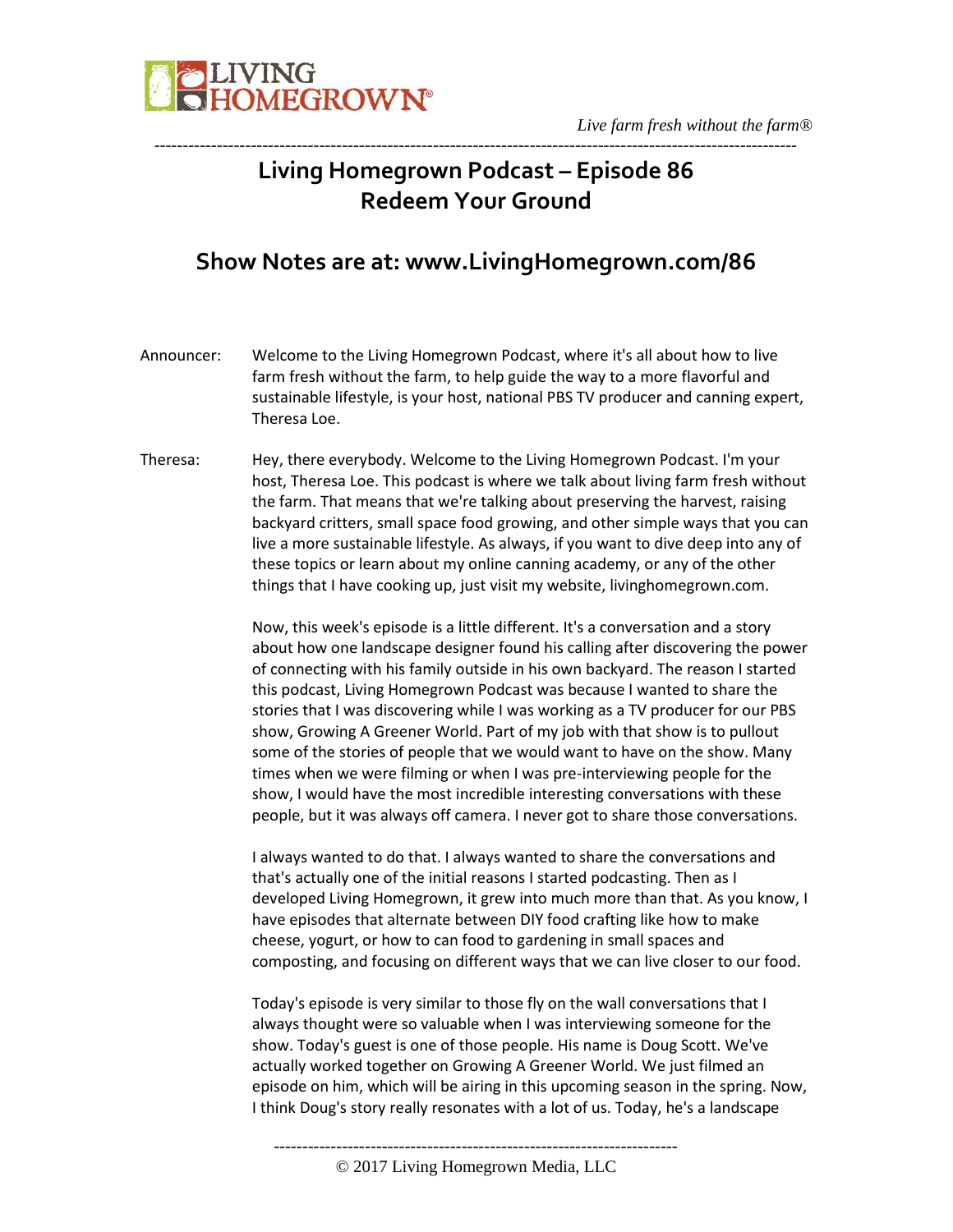

#### *Live farm fresh without the farm®*

designer in Atlanta. He and his wife also run the blog, "Redeem Your Ground." Through his landscape work and his writing, Doug helps other families connect with nature and themselves as a family.

-----------------------------------------------------------------------------------------------------------------

I'll let Doug tell the story of how he got to where he is today. I wanted to point out that there is a reason why I always bring so many landscape designers onto the show. Part of a designer's job is to look at someone's backyard space or their front yard space and assess what they have to start with and then connect that to the dream of what they want that space to be. I have to say that if you have a space where you're trying to connect with your family, Doug is a master at this. I will link to Doug's website a really cool video that he has on his site and all the information of everything that he talks about. I will link to that in the show notes for this episode. To get to that, you can go to livinghomegrown.com/86 and everything will be right there for you.

With that, I'm just going to bring Doug on and let him tell you his story. Here is Doug Scott from Redeem Your Ground. Hey, Doug. Thanks so much for coming on the show today.

- Doug: Thanks for having me. It's an honor and a privilege. I'm looking forward to it.
- Theresa: Great. I'm excited to have you here. We'd go way back, we've known each other for several years, and I think that what you do is super exciting. I'm really excited for everyone to learn about it. I'd love for you to start by telling everybody, what is Redeem Your Ground?
- Doug: Redeem Your Ground in a nutshell is a company that is both a landscape design firm, if you live here near me in Atlanta. It's also a family home and garden blog that my wife and I do. We can get into it in a second. There's a little backstory behind the whole world of social media and the irony of me actually doing anything in social media. The whole overarching goal of Redeem Your Ground is to help families, help people get outside the walls of their home and enjoy the outdoor spaces that are out there. Too few people do that. They're stuck inside and I want to help them, we want to help them to do that. If you're in Atlanta again, it's through landscape design, but if you're anywhere in the world and you can get onto redeemyourground.com. That's where we share stories and how- tos and anything to inform, or demystify, or whatever someone might need to walk out the door and enjoy being with friends and family outside. Long winded answer to your question, but I hope that explains it.
- Theresa: Yeah, it does. You basically are designing gardens for people. I know that you definitely spend a lot of time researching what it is that would light them up outside and you customize. You do this because this is what you did for yourself and your family. I love that story. I think we should start with you telling everybody the story of you leaving Corporate America.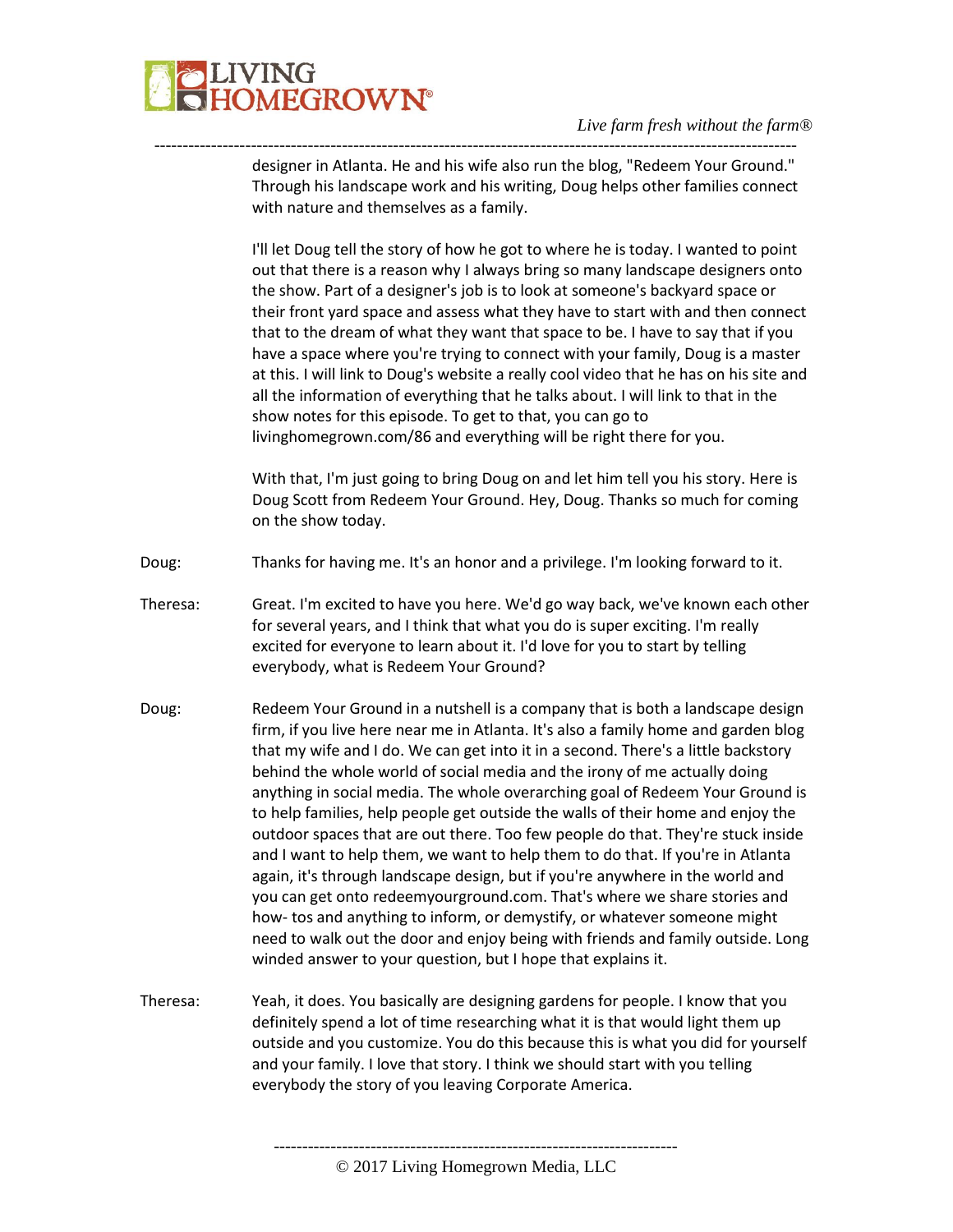# **LIVING<br>HOMEGROWN®**

#### *Live farm fresh without the farm®*

Doug: Yeah, so my story is not the typical landscape designer story. I went to a great undergraduate school, worked in banking and consulting, went and got an MBA, worked in more consulting, and was a part owner of a sales training company. I was absolutely dying on the vine. It was a good job and it was making good money, and the rest of the world say, "Yeah, that's exactly what you should be doing given your pedigree." I was absolutely dying on the vine. It was having to do with just a ton of soul searching. I like to say it was having garden therapy of sorts. Whenever life was going great, it is getting outside and getting my hands dirty, and doing something with my friends or my family, building something outside is what I look forward to do on the weekends.

-----------------------------------------------------------------------------------------------------------------

More often than not in this state of mine that I was in which was dying on the vine, when things weren't going well, it's where I would go to medicate. It's where I would go to calibrate my heart, calibrate my mind. Again, it was my medication. I would say at this time where I was having this recognition that I wasn't really following my passions or whatever, I had these two young girls, my two daughters who are looking at every move that I made. When I would literally put them to bed at night and I would say their goodnight prayers, I would say, I would just pray that they would understand what it was that they were uniquely and wonderfully made to do.

I remember the night. I was literally walking from one of the bedrooms to the next bedroom and I realized that I'm such a hypocrite. I am not living out the way that I'm now discovering that I have these passions and these giftings for, but I wanted them to. The best way for me to really optimize the chances of them pursuing their passions and their giftings was to do it myself. I was in a comfortable Corporate America job and didn't know how to do that, so I did more soul searching and do more medicating on the weekends with other projects. My yard became transformed, but I did become more intentional about helping friends and family come up with designs that were specific to the ways in which they wanted to live outside.

I just discovered this thing that I was beginning to discover was affirm that every single time I did that and that's that I have a certain act or certain gifting to see the potential in people and the potential in spaces, and to be able to connect those dots for people, to change their lives in that way was really obviously significant to me. Again, with my girls watching me, with my recognizing that I have these passions and these giftings that are not being exercised in any day of my week in the day to day work a day world. Combined with the fact that this is something that I think really contributed to my final leave in Corporate America, was at the same time my wife was really, she saw our life at home as a lot of coming and going and not much resting and not much getting to know each other. It's just really carpool and going from here to there.

She was really wanting to bring margin back to our family. Again, that contributed to finally I just, it was not three or four years ago, I left my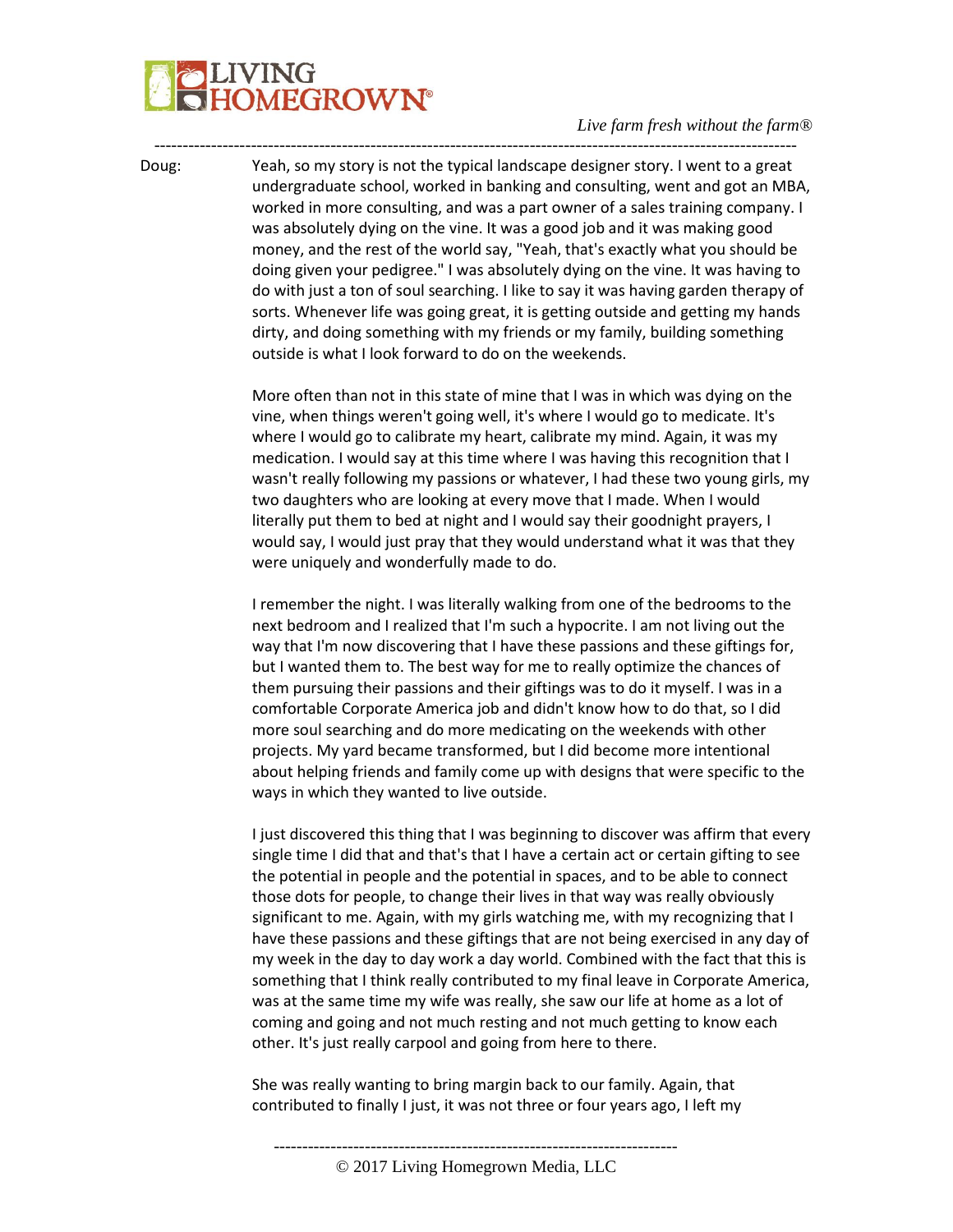### **LIVING<br>HOMEGROWN®**

comfortable job and comfortable meaning source of income to launch Redeem Your Ground. It has been a challenge. I won't say that it hasn't, but I will say what is different is that I'm alive. I am doing what I believe I was made to do. I'm engaging with my girls and Britney my wife like I've never did before that. They're engaging with me. This Redeem Your Ground thing, it's all about family and so we're engaging together.

-----------------------------------------------------------------------------------------------------------------

There's one other thing that I don't know if I've ever mentioned to you Theresa, but it wasn't until I started moving forward with Redeem Your Ground and started to dream again, that I ever realized that I ever stopped dreaming. To me, it just shows the level of life that you're having. If you can dream about what you're doing, to me that is an indicator that life is moving in the right direction and I wasn't, I wasn't dreaming. It wasn't until I started dreaming again that I realized that I'd ever stopped. I hope that answers what you were getting at.

- Theresa: It does. That's why I love that story, because the fact that you had stopped dreaming makes you go, because a lot of us don't even realize that.
- Doug: I didn't.
- Theresa: Yeah, exactly because you're in the moment. You're like you said, doing the carpool and doing the day to day. When you're following your passion and you and I have had these conversations before, because we're both following our passion now. When you follow your passion, you light up and that comes off in everything that you do and everything that you touch. There's no reason to be working a job that you hate if it's at all possible that you can do something that you love. If you can do something that you love, it's a whole another life.

Doug: It is. It's really exciting. That's one of the reasons why I appreciate any time that I get to spend or to talk with you, because I know that we're from the same, cut from the same cloth there. I've definitely found when I'm working in this passion, it helps me help others move beyond where they are, so that when I'm working with a client in their yard is I can passionately literally or figuratively paint a picture of what their yard could be. More importantly, and this is where I think Redeem Your Ground is different as a landscape design firm that's different from other landscape design firms is more importantly, focus on how the cadence of their life will change. As long as we design their outdoor spaces to reflect how they want to live outside. Not their neighbors, not their mom, not their mom, how they want to live outside.

> My ability to communicate that I think has helped by my passion and then not to mention the whole girls situation, my daughters. They see that I'm passionate, I'm alive and I'm not trying to figure out, how can I sit, plot myself in the middle of the yard and have them run around me because I'm miserable, right?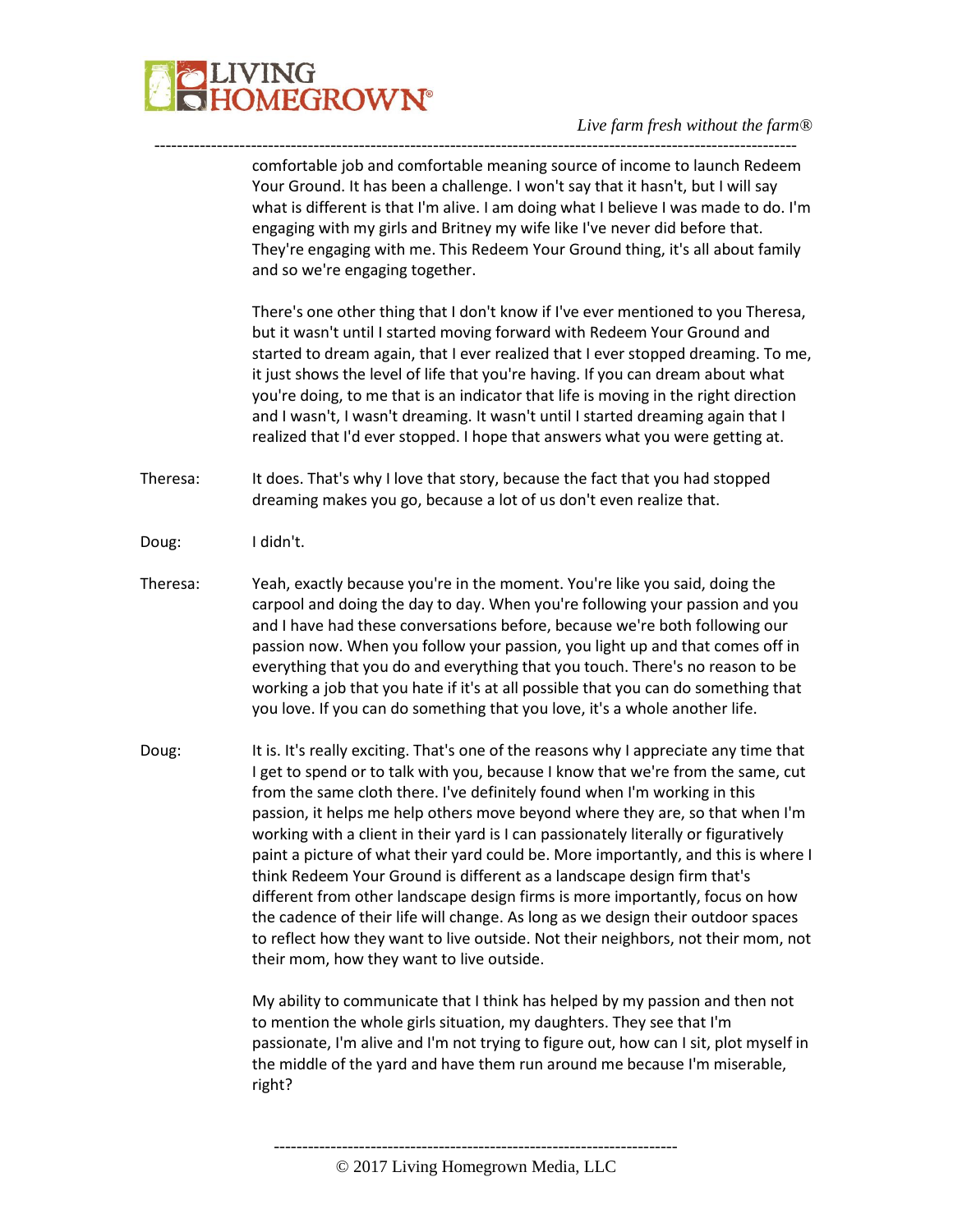

----------------------------------------------------------------------------------------------------------------- Theresa: Yeah, exactly. Doug: Which is what my life was before. Theresa: Let's talk about some of the ways that you have redeemed your own ground, some of the things that you've done in your own backyard, because I think that will help people understand what a difference you can make. Yeah, so why don't you talk about that? Doug: Yeah, so we moved into a 1960s ranch that was we bought from the granddaughter of the original owner and nothing had been updated, nothing whatsoever, the carpet, nothing. At one time, I believe this woman's grandmother was an amazing gardener. I discovered that she was an amazing gardener, but you could not tell it from walking the house, because you couldn't see the house. It was completely overgrown, I mean, completely overgrown. Again, this was our first house. We just gotten married, we moved in six months later, and then we just started working through what needed to be done on the inside and I started working on the outside. Really, that just started by clearing things away. Again, I have no background, no official background in landscape design. I've discovered this about me, but I didn't when I first got here. I guess at first what we did was we really created the bones of our yard. We cleared everything out and created the bones, on which I eventually started to add certain elements. I would say the first real element that reflected who we are, that differentiated our yard from our next door neighbor's yard was when my wife Britney, again wanting to create opportunities for our family to connect, she signed my then four year old or five year old daughter and Katherine up for a family vegetable garden little seminar at the Atlanta Botanical Gardens. Then when we went, it was great, but my expectation was I was literally going to come home with that proverbial lima bean in a cup. It's like, "Yay." We learned something, right? Theresa: Yeah. Doug: I came home with 70 little seedlings and I had to figure out somewhere to put them. We live in a fairly mature yard or fairly mature neighborhood with mature trees. The only sunny spot in my yard or my property was my driveway. I literally took redeemed, I took back a part of my driveway where it was sunny and created these raised-beds for these 70 seedlings. That's really where a lot of things started clicking for us. Our kids started to recognize where food came from and what real food was. They were involved in putting in the ground. They were at the time four or five. My younger one was probably two or three at the time, so they weren't as much help as they thought they were, but it was fun doing it with them. Then they were there to harvest it.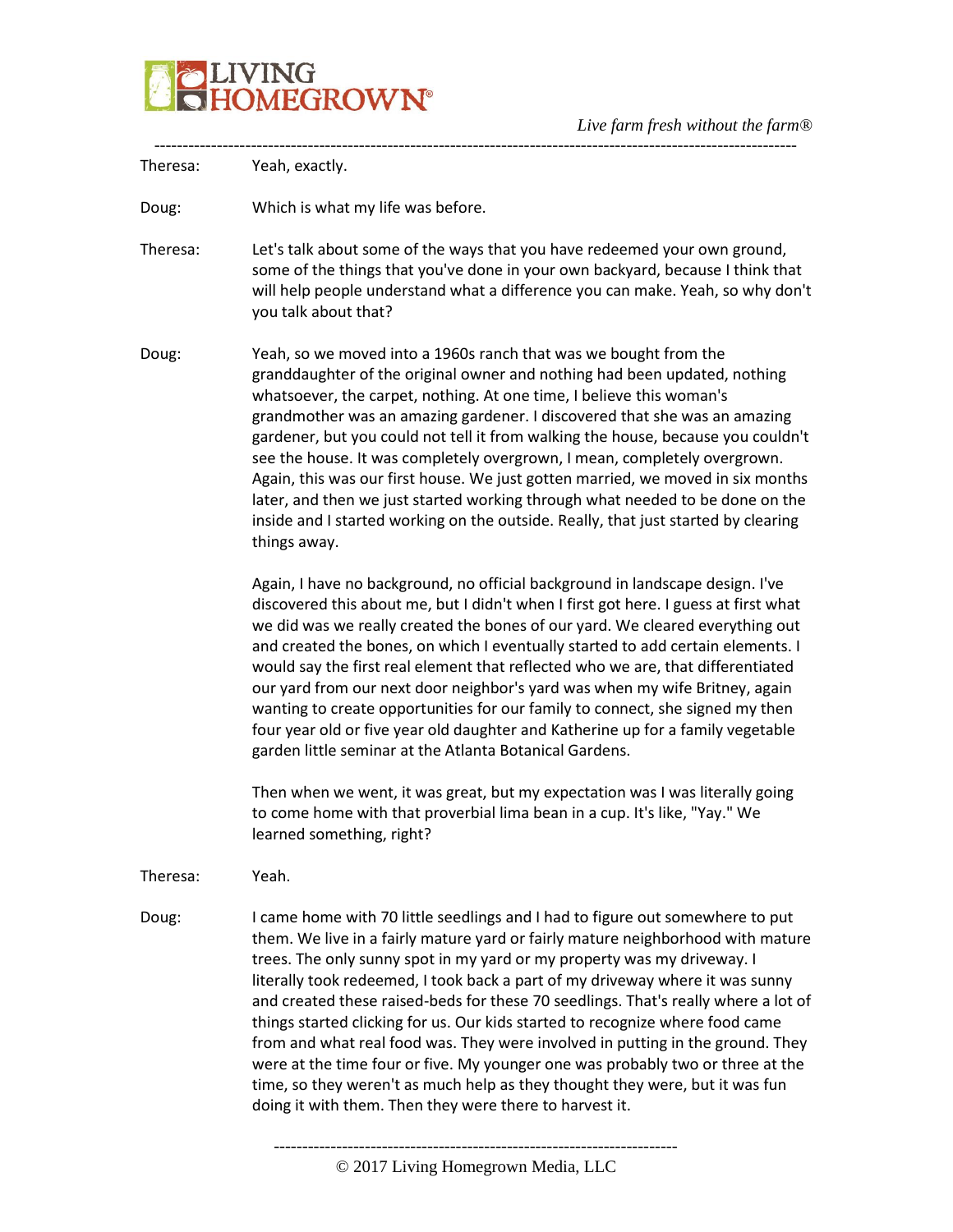There's a certain cadence that comes with growing plants and vegetables that I think is right, that is true. That was something that we were starting to see happen in our girls' lives. These are two little suburban girls and that often times suburban children don't have the opportunity to really understand where real food comes from. I would say the first element in our backyard that reflected who we were and was different was our vegetable garden. I would say that the next significant one was taking off the same idea of understanding where real food came from was when we started to raise chickens. It has been awesome.

-----------------------------------------------------------------------------------------------------------------

We did it again for our girls to appreciate where real food comes from, but I wanted to give again another opportunity for my suburban girls to get their fingers dirty, and so we did that. They've loved the chickens and again they go and collect the eggs and all that. There's all the typical things you would think that would come from if you had chickens, but there's so much more that I have found that our girls have come to know and come to appreciate. There are all kind of life lessons that can come with raising chickens. They almost give you these real live visual aids to talk about, life and death, chickens die. Our named chickens that we picked out and that we petted, they died on a more regular basis than Spot the dog.

That gave my wife and me opportunity to talk about life and talk about death, and talk about disappointment. Those are all things that I think are good for parents to talk to their kids about. I love when we have friends come over, because that's when friends that specifically have kids because that's really when my girls really want to engage with the chickens, because they have this sense of pride of the added knowledge and the comfort that they have with animals that have beaks and sharp nails and flapping wings, but to see them introduce these little kids and often times they've never seen or held a chicken, have them hold Henny or Penny or one of our other chickens and answer the questions that it might have.

It's just been really a cool thing and those other things, those life lessons and these other learnings were really not anticipated values that we thought of. Obviously, we've never had chickens before. I would say that the one thing that I believe that has been one of the unexpected values for us that have come from raising chickens is that it really has helped gel or I guess gel is the right word, our family identity who are the Scott's. We're known as that family that has chickens and I hope we're not known as the family that has the crazy chicken family, and had feather stuck all over them or whatever. We're a family that wants to live healthy intentional lives and that are creative.

Again in these times, I think it's important for kids to have a family identity. I don't want to pump raising chickens have to be such a huge thing, but it has certainly been a contributing factor in forming our family identity. We have the vegetable garden, we have other things. We have swings, we have tree houses,

-----------------------------------------------------------------------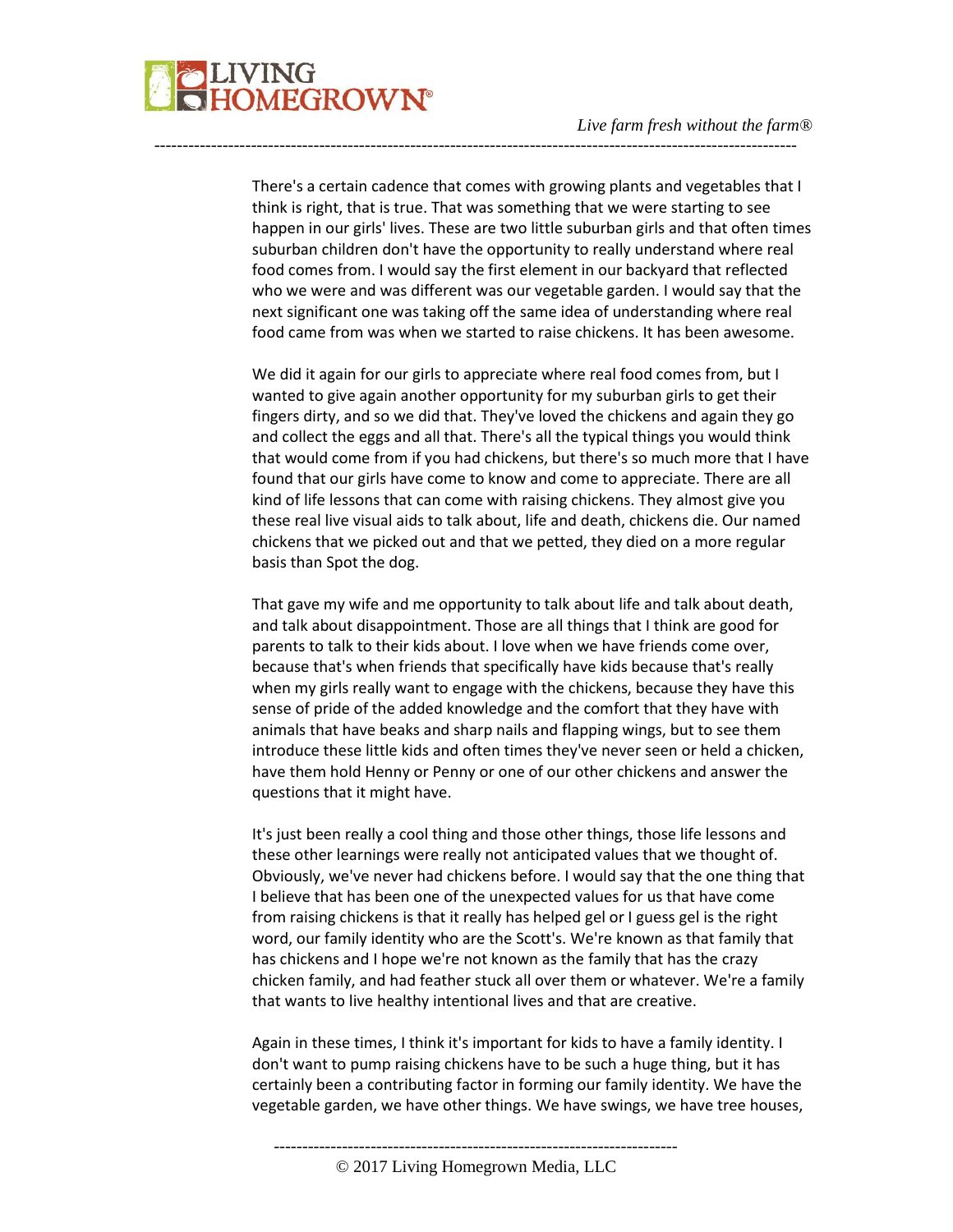

and we have a bunch of redeeming qualities of a yard.

Theresa: You absolutely do. I love what you're saying about the girls though with the chickens. I noticed the same thing with my boys. My boys were growing up when we first got chickens and they're teenagers now and they still take their friends out to see the chickens. It doesn't go away as they get older. I think what's so cool about what you're talking about with your girls is the confidence that they get from raising chickens and sharing their chickens and the information with their friends. That's very, very cool. You basically started this by just doing one step at a time. The way most of us get into growing food and raising chickens is just one thing leads to the next thing.

-----------------------------------------------------------------------------------------------------------------

I love what you're doing for your clients, because you can decide or talk to them and help them decide what it is that they need to do and then they can start building their own whether it's you come in and create it for them or they can start in small baby steps and work their way across. Why do you think it's important for people to redeem their ground on their own property?

Doug: Yeah. There's a practical side. I could go several different ways with answering this question. There's a practical side. You've bought your home, which is not just your house. You have all the space outside the walls of your home that have so much potential. I believe that again, in today's times there's so many things that even though we may be in the same room, we are not together. We are watching TV, we're busy doing one thing or doing another and always just looking at screens. So often, there's so much more just right outside your door. Unfortunately, either I have clients that are from all ends of the spectrum, either their backyard looks like everybody else's backyard.

> They live in these McMansions or they live in these homes that have these yards that is basically a ring around the house and then grass, and a fence. There's just not much exciting that draws you out there. I've had other clients that have these yards that are completely overgrown and they literally don't allow their kids to step outside the door because they're fearful of what they might get themselves into. I just think that it's such a shame. There's so much research that's done on the importance of free play, of free time, of unsupervised time outside and discovery.

There's so much cognitive development that happens when something is not so scripted, so expected. I think you can just look to your left and your right and you can see that few people are doing that. I just think that it's awful. I would not want it for my family. Again, I started out doing this for friends and family, and having done that for them and seeing how it changed their lives, to get pictures and voicemails, or e-mails from people saying, "Look what I get to look out in my backyard." Yes, it's now beautiful but what they were really showing me was their kids playing in the sprinklers.

----------------------------------------------------------------------- © 2017 Living Homegrown Media, LLC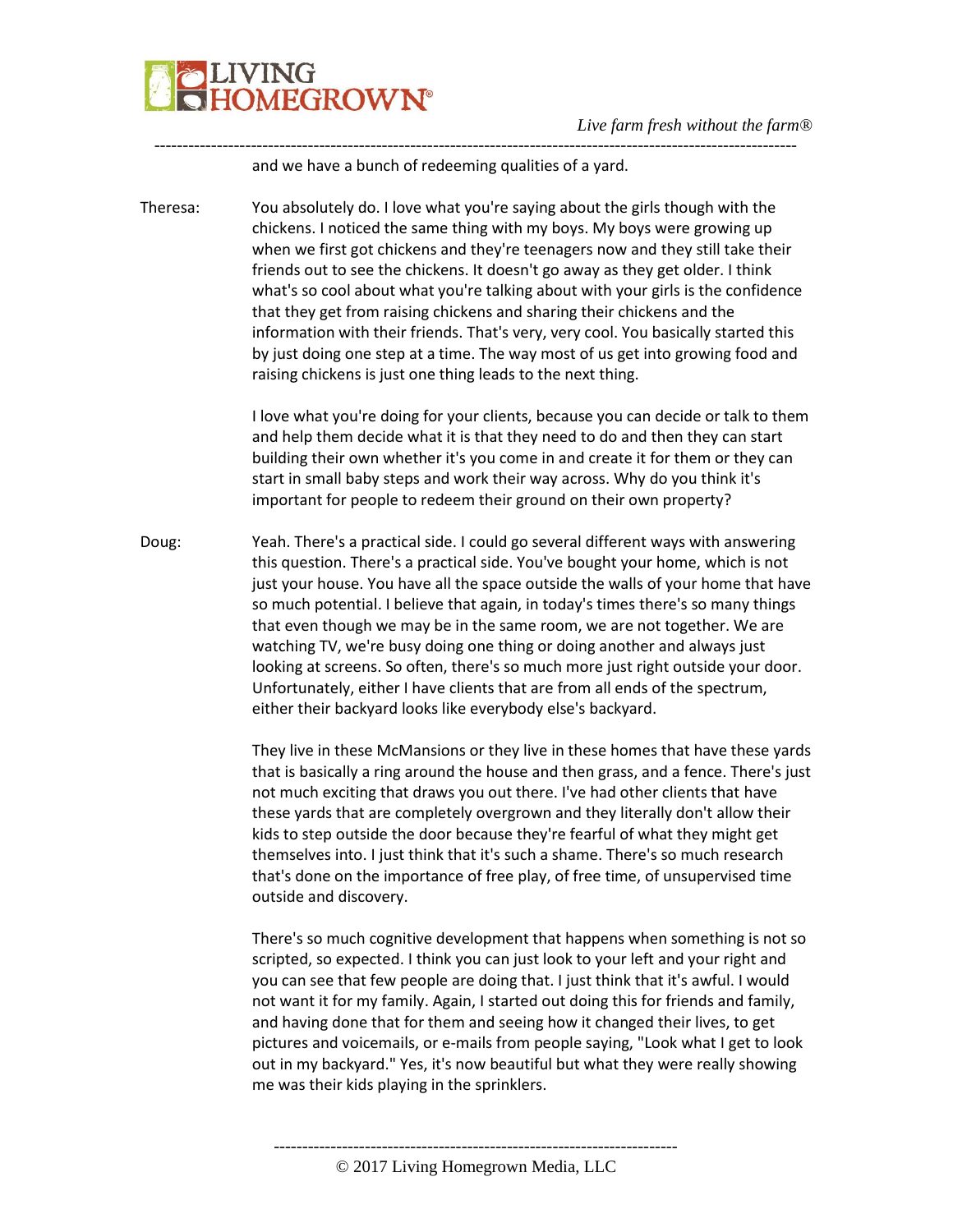

*Live farm fresh without the farm®*

I know the backstory. The backstory is that this wonderful family had three wonderful kids, lived in this house for five years, and they literally never stepped outside the back out of their porch, they won't allow it. That's huge.

Theresa: I agree with you so much on so many levels, because I was always teaching kids how to garden. When my kids were in elementary school, I was helping at the school garden, and helping them install a school garden. That connection is really lost on this generation. If there is a way for us to engage our children and even if you don't have children, engage yourself outside in nature, it's so grounding and so calming. I definitely have read the same things you have about the brain development-

-----------------------------------------------------------------------------------------------------------------

- Doug: Yeah, nature deficit disorder. Yeah.
- Theresa: Oh, yeah. How many times have you gone out for a meal with your family and you're sitting there and you can see this other family and they're all on their phones texting. We have literally been sitting at a restaurant and we all glance over. We're all having a conversation and the other family is just all on their devices and no one's talking. It's very, very weird.
- Doug: It's weird and it's unfortunate. It's not that my kids don't have devices, they do. It's not that it's not a challenge for us to keep that in check, but it's very difficult to keep it in check if you don't have an alternative. If you had these spaces, these natural spaces which I know that I might be on the far end of the spectrum of really nature being a place where it just feels right to me. I realize that, but I believe that anybody that spends any amount of time outside, they will start seeing, they will start feeling that same connection.

I know our childhoods were very different than what the typical child's childhood is today. There is part of me that wants to help other families who don't see the potential on spaces and can't really or even articulate what they want. I want to help them get there. That's what I want to do with my clients with Redeem Your Ground landscape side, but it's also what we try to do on the blog. It's obviously a little bit more of a distance to be able to do that. That's what our intent is.

- Theresa: I think you guys are doing a good job with that, because your blog is very inspiring. We'll have to include in the show notes for this episode a photo of your chicken coop, because it's absolutely adorable. You have on the outside the little signs with each chicken's name, which is so cute. I suppose when one of them goes that you have to take their sign down.
- Doug: I designed the sign recognizing that there will be some turnover, so each of the names that's on its own little panel that are hooked so I can unhook, and rehook, and paint over.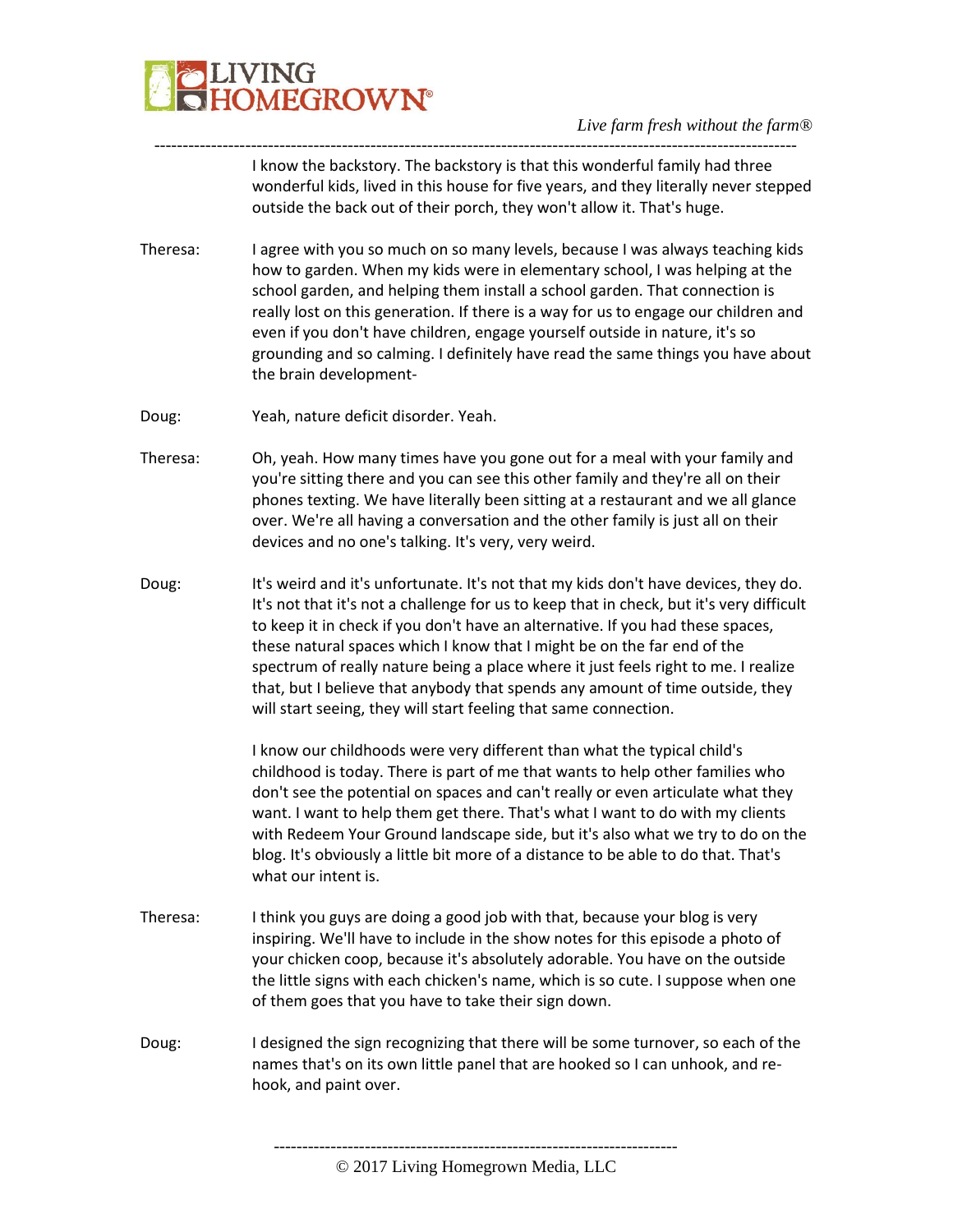# **JVING<br>HOMEGROWN®**

*Live farm fresh without the farm®*

Theresa: Yeah, because if someone hasn't raised chickens, that just happens. Chickens can die. Yeah, they are a bird and they can be delicate. Sometimes you don't even know what it is and a chicken will go. For the most part, chickens can last a long time. I have some chickens that are eight years old now and they're still going strong. They still lay an egg every once in a while, which is always exciting.

-----------------------------------------------------------------------------------------------------------------

- Doug: Yeah, every once in a while.
- Theresa: Yeah. One of the things that I know you do when you are helping people with redeeming their own backyards and trying to figure out what to do with them is you take them through a process of certain steps. Not always is someone a gardener and I realize that you're designing gardens for people who are not gardeners maybe. Maybe they want to grow food, but maybe they don't. For the listeners that are listening, what are some things that they could do in their own backyards to start redeeming their ground?
- Doug: No, that's a good question. I think that the reality is, is the answer to that question is probably, there's probably as many answers to that question as there are people that ask themselves that. Because the first thing that I would ask anybody to ask themselves and the first thing that I try to discover in any of my client interactions is, what is it that truly brings life to my client and their family? What brings life to me may be very different than what brings life to somebody else. If I go in as I believe a lot of landscape companies do, assuming that we want grass to run around in and pretty plants to put around the yard, that doesn't necessarily do it. That wouldn't necessarily do it for me.

Again, the thing that I challenge myself with before I even put in any pen to paper to come up with the design is to do my best to spend time with the family, to understand really what it is that brings life to them. That could be doing being growing plants that are beautiful, because they love the beauty in nature. That could be growing plants to eat, because they want like I've wanted to eat healthier or to teach their kids something. It may be raising chickens. It may be what might bring life to somebody is not worrying about doing much yard work.

Designing with that knowledge helps you come up with what spaces you're going to put in there, where are you going to put storage, where are you going to put maintenance equipment, or you can even have maintenance equipment. There's all kinds of things that you need to consider. The first thing I would say for somebody that wants to redeem your ground is to spend some time trying to wrestle off what other people are doing and say, "I want to do that because somebody else is doing that," but more, spend time figuring out what is it that really brings life to me.

The second thing I would do and you touched on it a little bit and it's really what I did to my yard is, don't feel like you have to do everything all at once. If you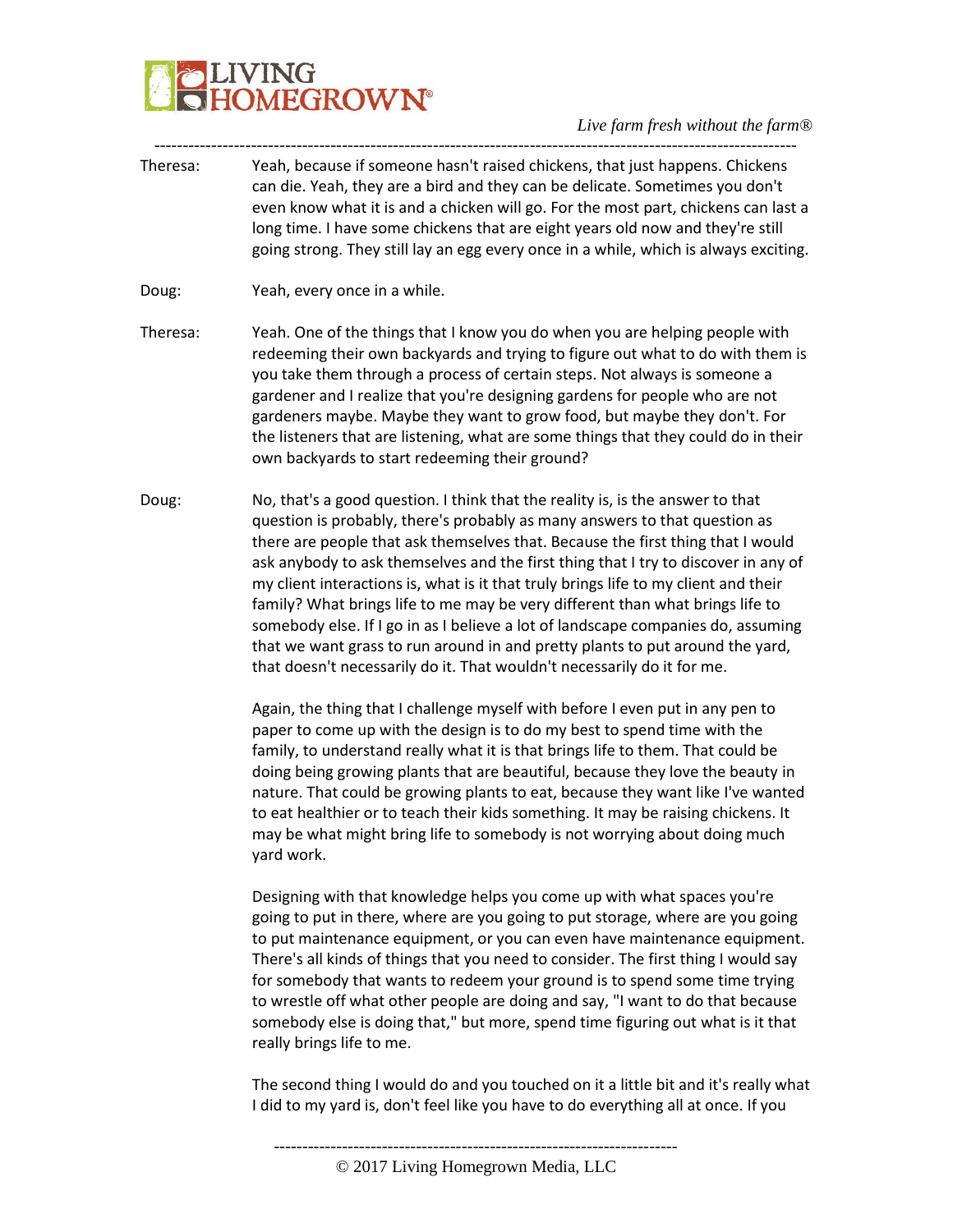

can afford coming up with a master plan and then afford installing a master plan, by all means, go for it. Start living all your dreams that you want to right here, right now. Most of us can't do that. I think it's a good idea to have an understanding of maybe directionally where you want to go with your yard, but don't allow everything that you could do in your yard overwhelm you to the point where you don't do anything in your yard.

-----------------------------------------------------------------------------------------------------------------

For someone that either can afford to do everything or somebody that wants to do it themselves, I would say start small. One thing that I've found helpful for clients that are do it themselves, they have found helpful is that if they were to think of their yard like they do to their home and think of like you have rooms in your home, you have rooms in your yard. Pick out the room that you want to spend the most time in or pick out the room that you look at from your windows the most or pick out the room that you pass by every time you walk in and out of your house so you're always reminded of something.

Remind yourself of something that's complete versus reminding yourself of something that is still to be done, right? Start small in that direction. If you do that, obviously, starting small will not overwhelm your budget either. If you wanted to do a vegetable garden, maybe start small with just some pots. Starting small may just be, let's organize the backyard and let's clean some things out. Let's cut the vines away from this so that you have the margin of, literal margin of space to see what the potential holds in your backyard.

That's not necessarily a small project for some people, but in some respects it is truly just a weekend project. Let's just go out in there and clean things up. What did I say? The first thing I said was, figure out what it is that brings life to you. Start small. I would also say, don't be afraid to make mistakes. I think again, so many people I have found feel like they have to research to the ends of the world to figure out exactly what it is that they're going to be doing.

If they want to be a vegetable gardener, they need to read all the books on vegetable gardening, or they're just fearful that they're going to kill something. First of all, a vegetable is two bucks. If it dies, it dies you go get another one. Don't worry about making mistakes. I would say that you can read all you want and I think it's smart too. It's not until you roll up your sleeves and literally get your hands dirty and do something that you actually learn something that is really, really valuable.

Once you learn it, you apply it to the next time you do it and then you apply it to the next time you do it. Then next thing you know, you have these beautiful raised-beds or you may discover that you don't actually like to do it so you move onto the next one. There's all kinds of things that are learned, but you don't really learn them until you try.

Theresa: That's why it's important to start small. Because if you start small and you end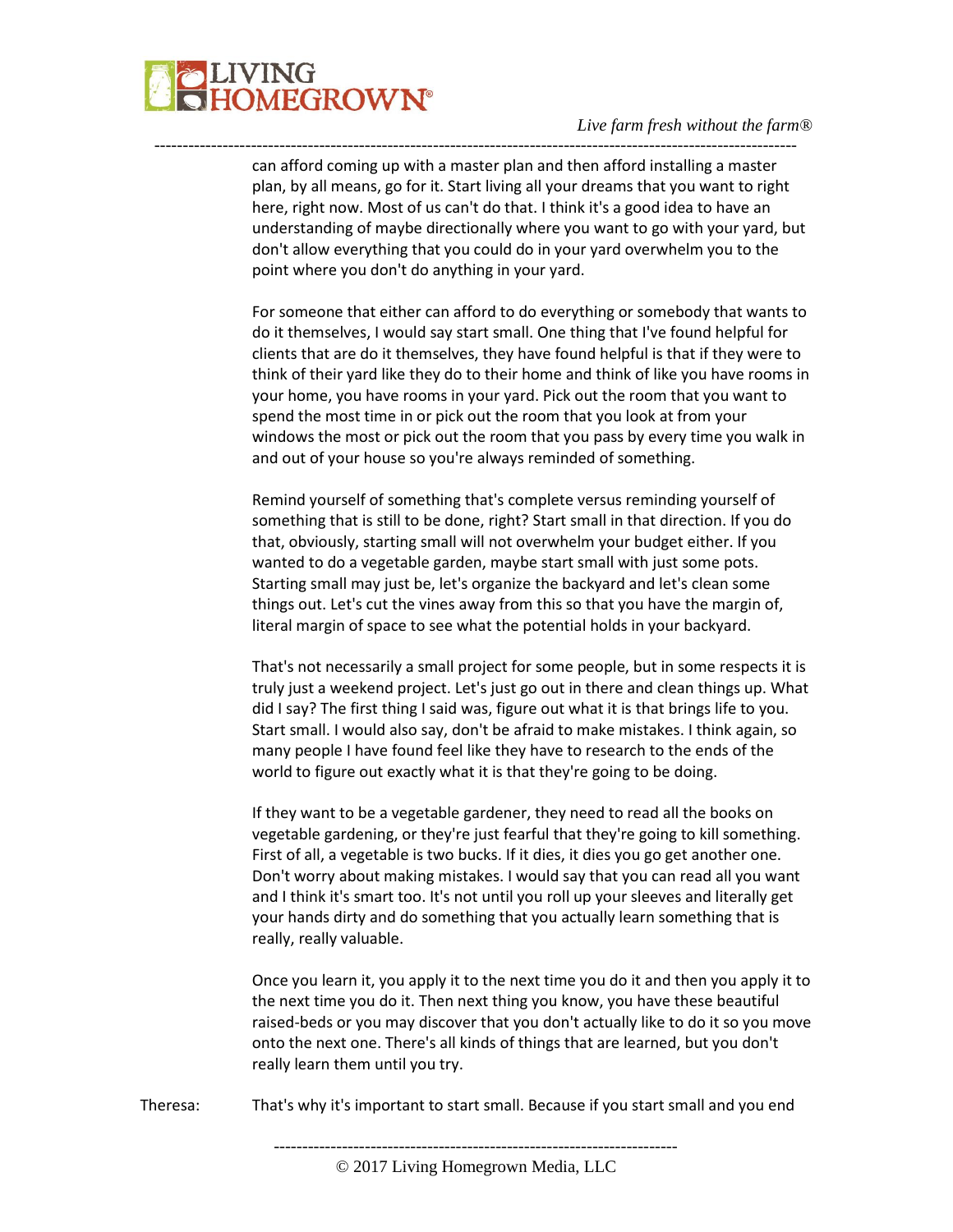

up you don't like that, it's easy to fix. You haven't invested too much time or money.

Doug: Exactly.

Theresa: I have a quote over my desk and it's actually more for business, but I was looking at it while you were talking, because it fits in perfectly with this. The quote is, "You don't have to get it right. You just have to get it going." That's so true with redeeming your ground too. You don't have to be perfect.

-----------------------------------------------------------------------------------------------------------------

- Doug: Yeah, I think in the no doubt whatsoever and especially these families that I've worked with here in Atlanta that these young families that had these young kids and they were fearful of doing anything because they wanted to have the perfect backyard. What happened is they really had effectively no backyard. To a person they said, "If I'd only just started six years ago, my kids could've had six years of playing in this backyard." They were just paralyzed for either fear of doing something wrong, making sure that they wanted to have it perfect, they wanted to do it all at once. Guess what happened? As my dad said, the worst decision is decision by indecision. That happens to a lot of people.
- Theresa: Yeah, I think it's common in a lot of areas, yeah.
- Doug: Yeah. No question. Earlier before we even started the podcast, you and I talked a little bit about the name Redeem Your Ground and where it came from and the significance of it. There is some significance to it. I feel like first of all, Redeem Your Ground, there's a charge to it. It's redeem, go do something, bring back to life, resuscitate. There's a story there, right? There's almost an implied, there was life at one time, there isn't now so let's bring it back to that. I think that that just tells the story of a lot of young families.

Again, as you can tell, because I'm coming from the young family point of view, I think a lot of people they get married and they have dreams for their home. They buy their first home. They have dreams for what that looks like. They have their kids and they have the dreams of what that looks like. Then life happens. Life gets busy and there are bills to pay and there's places to go and people to see. Those dreams just melt away or go away. I believe the name Redeem Your Ground, that whole redeem side of it, I think it touches people, reminds them of the dreams that they once had, the dreams that they had for their family.

Then ground is it's a fill in the blank word. It can be literal ground. Let's go redeem your ground and do what's very practically done in a landscape company. Let's bring life to this dirt right here. Also ground is, again it's that fill in the blank, it's redeem your blank, redeem your life, redeem your family, redeem your parenting, redeem your marriage. There is this thing that really helps people take a deep breath and let's go and now intentionally do something. At least that's what I hope when people hear it or see it.